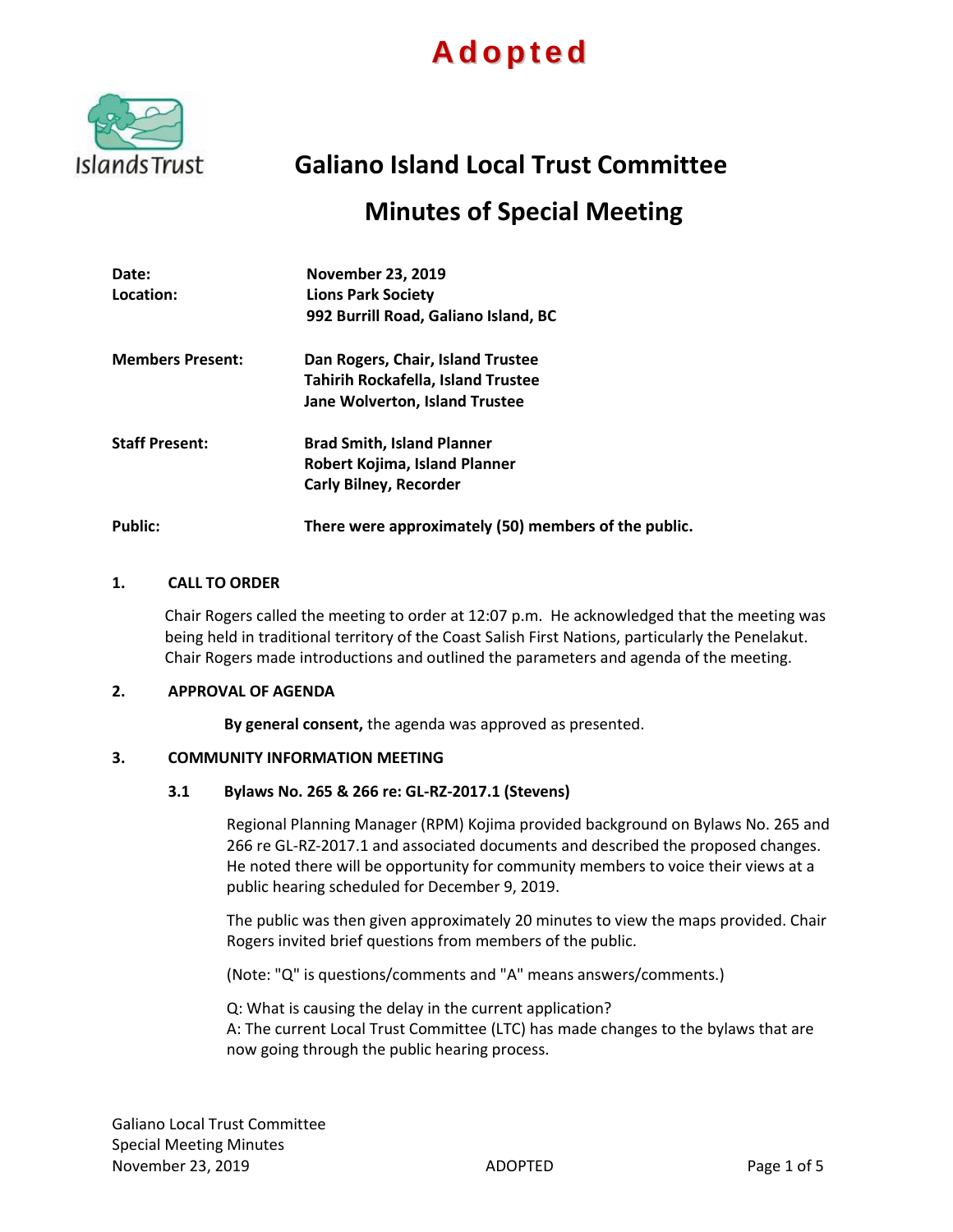Q: What would be the implications of what is currently registered compared to what is proposed?

A: If the application went ahead the future highway would connect at the east side road. The connection would be on the property instead of beyond the property.

Q: Why is the Ministry of Transportation and Infrastructure (MOTI) changing its approach when it originally approved the Road Network Plan (RNP) that has been accepted by the community? Why is this the decision of MOTI and not of the LTC, as part of the RNP? Will the applicant build the new road that has been proposed for emergency access?

A: Two statutory right of ways are currently open. The emergency road that is there is currently being used and another road is not needed at this time.

Q: Why is the east side road not the emergency access route if it is a good enough road to be used currently by the applicant?

A: The road crosses an active gravel pit and the LTC decided it would be more reasonable to construct a road along a small portion of the property line rather than through the middle of a work yard. Comments were made in support of the amended route and having gravel sourced on Galiano.

Q: How can the LTC proceed with an amendment to create an additional highway route without amending the RNP and without thorough investigation and disclosure to the community? How can a bylaw be invoked when it is in conflict with the OCP? A: The OCP is meant to be a guiding document. Decision makers look to the OCP for guidance and policies are meant to guide decisions rather than prescribe regulation.

Q: Why was it noted by MOTI in a 2018 staff report that a segment of the property would be dedicated and open to the public when the more important route comes from the east side road?

A: MOTI is not in the business of opening and maintaining highways it does not need, but will only take what is required.

Q: Why did the LTC not commit to the east side road as an emergency route in keeping with the RNP? Why was there not a community information meeting regarding the change?

A: The road is overgrown. The CRD right-of-way is very well done with a culvert in place. There was lots of discussion on the issue. The RNP provides guidance for future landuse decisions.

Q: Is there a forest plan with this application?

A: No, there is no forest plan with the application. This is a rezoning of a forest property to allow for a house. The application would result in a portion of the lot being rezoned to Forest Industrial, which is a unique zone created for the applicant.

Q: What is meant by a community amenity and what is its value? What are the guidelines in place to define a community amenity?

A: The Galiano OCP does not have specific policies or guidance for defining a community amenity.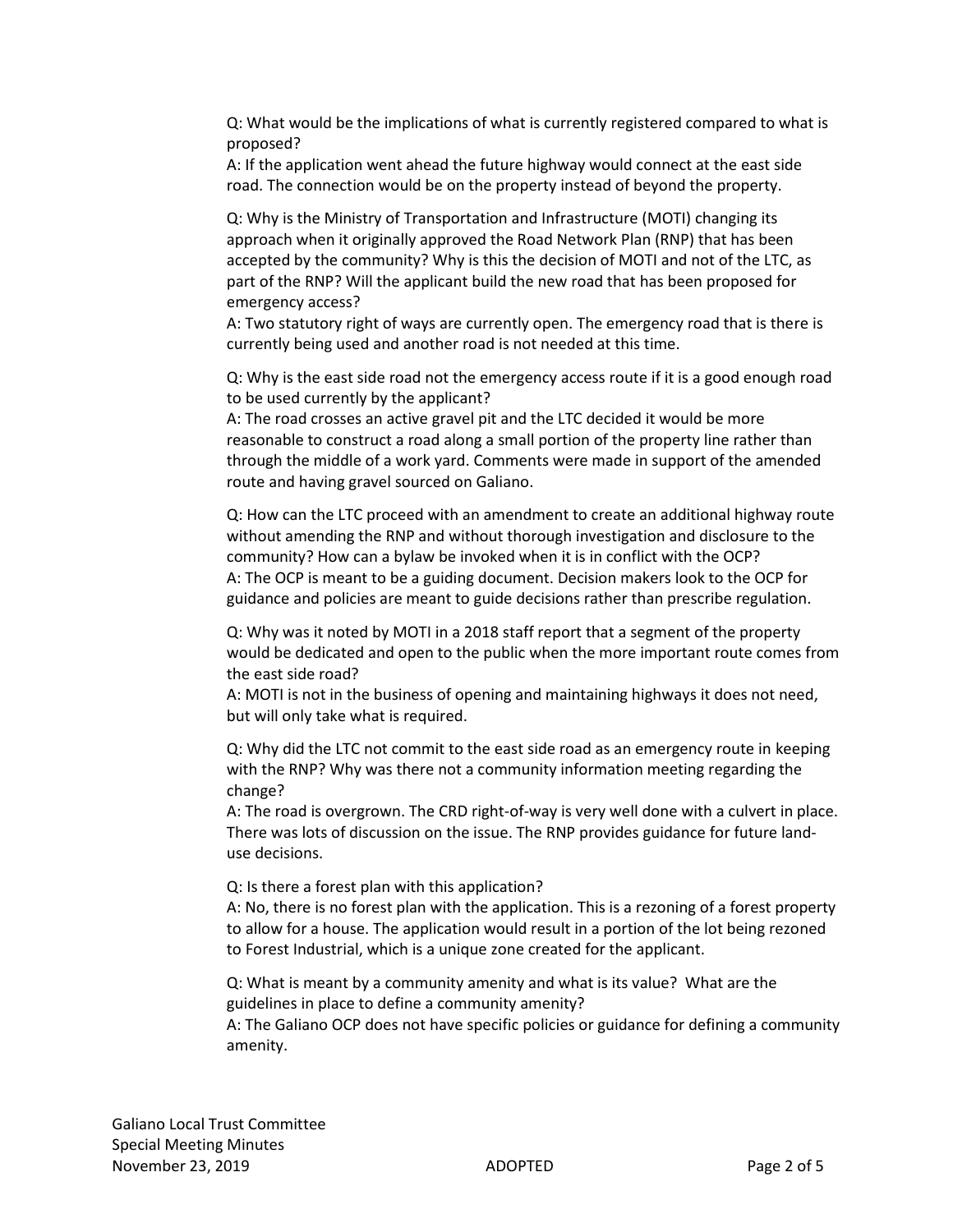Q: Comments were made concerning the lack of emergency access to the south end of the island for residents living north of Gustin Road. Will these easements be put into place immediately?

A: There is a statutory right of way currently in place for emergency access on all three pathways (dotted lines on the maps provided). The current emergency access route is represented as a black dotted line on the map that runs from the east side road, which crosses the creek through the quarry.

Q: Will an emergency road be available and immediately accessible to the community? A: It will be available to the public under the guidance of emergency service providers, such as the fire department. Two routes have been registered with the CRD for emergency access. The CRD will hold liability for the road that is opened on the two emergency accesses on the application. The LTC hopes to have fire and emergency officials identify routes that are currently passable, though there is an issue of liability for private property owners.

Q: Given the definition of subdivision as provided in the Galiano OCP, how would the split zoning proposed in the application not change the number, shape, size or arrangement of the lot? Do not the provisions of the application require subdivision and not split zoning?

A: The covenant that is currently registered has a clause that does not allow for subdivisions.

Q: Is there data related to the amount of commercial truck traffic that will be generated in the future from the new zoning and how much is generated now? Has the LTC considered how trucks access the property? Comments were made regarding the greenhouse gas emissions that will increase with additional traffic and a need to determine a baseline of information.

A: The previous and current LTC discussed the impact of truck traffic and considered zoning bylaws and covenants that include hours of operation. Zoning was crafted in a way that permits only the uses that are currently occurring. The LTC noted the concern and will take it into consideration.

Q: What right do neighbouring property owners have to use the right of way for access? A: Neighbouring properties would have to go through the rezoning process and show that they have access for easement. The statutory right of way would be registered in perpetuity whereas the covenant is registered for 50 years.

Q: Who will pay for the maintenance of the industrial roads? A: The owner has agreed that the roads will be kept in a working condition. They will be inspected annually by the fire department.

A break was held between 2:10 p.m. and 2:36 p.m.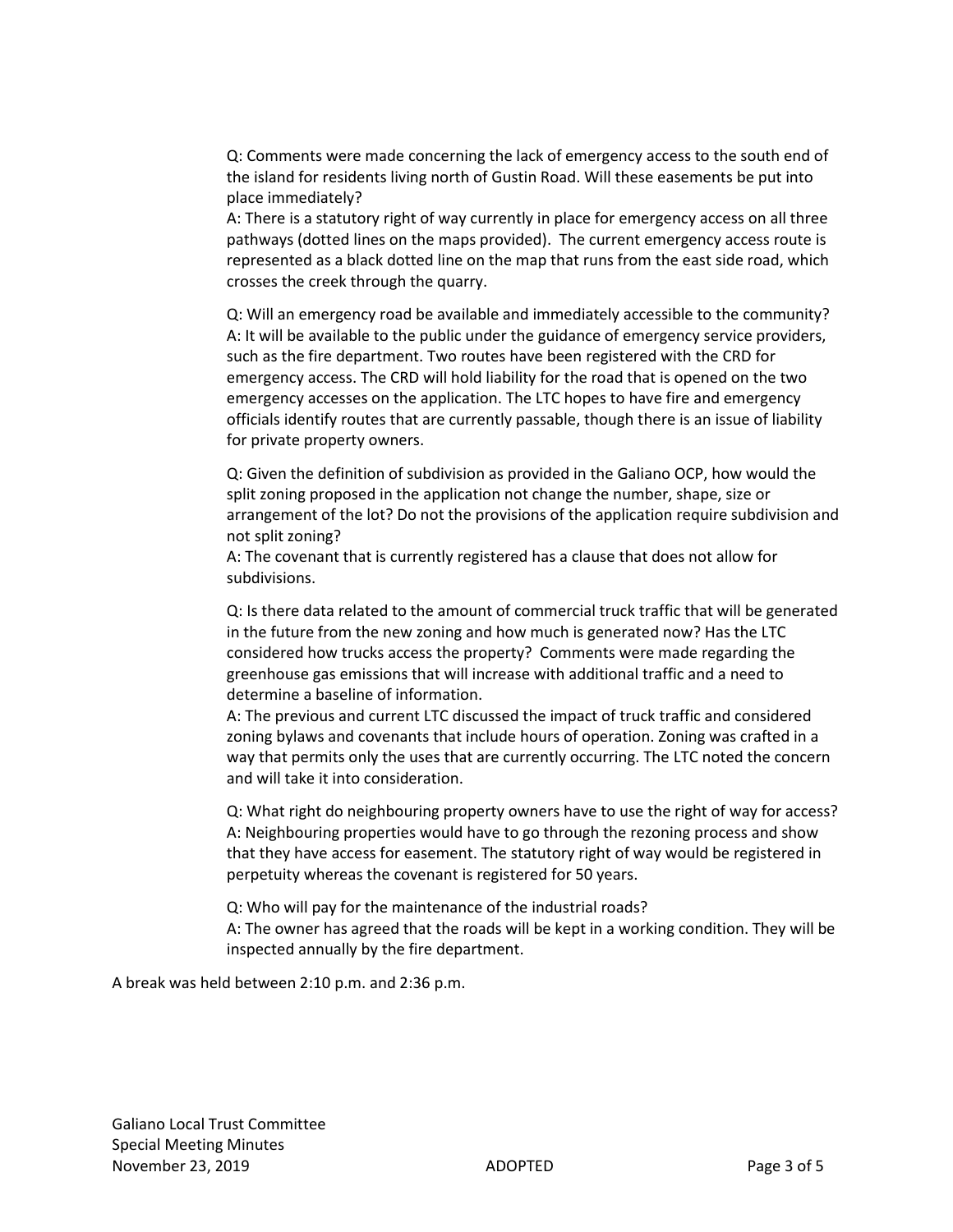#### **4. SHORT TERM VACATION RENTALS - OPEN HOUSE**

Chair Rogers welcomed the audience back and introduced Island Planner Brad Smith. Approximately 40 people were in attendance.

#### **4.1 Short-Term Vacation Rentals**

4.1.1 Presentation

Planner Smith presented a report on Short-Term Vacation Rentals (STVR) and explained what has been done on Galiano to date. He noted this meeting is the first step to gauging community sentiment on the issue.

#### 4.1.2 Town Hall

Chair Rogers invited questions and comments from the community. Members of the public made the following points:

- The income generated by short-term rentals is important income that is often the only way to pay mortgages;
- Galiano is a tourist-driven economy;
- STVRs bring visitors who spend money locally;
- The ferries could cut back sailings if there are not enough visitors to the island;
- STVRs create employment for locals who help run them;
- Support for regulations that limit water use;
- The community can feel outnumbered by guests;
- Concern regarding the impact of tourism on the environment;
- There is a lack of housing available on Galiano;
- People have left the island because they were unable to find long-term housing;
- The housing shortage on Galiano is not related to the number of STVRs;
- Some STVR operators noted they would not rent their housing long term if they were not allowed to rent on a short-term basis;
- The TUP process is an imperfect tool that takes up a great deal of LTC time;
- Some rules regarding STVRs are acceptable, but they should be simple and inexpensive to administer; and
- Some dwellings used for STVRs are not suitable for year-round use.

Members of the public proposed the following suggestions for the LTC:

- Collect water use data and encourage rain water catchment and storage;
- Pursue business licensing for STVRs, in coordination with the CRD, as an alternative to the TUP process;
- Deal with problematic rentals on a case-by-case basis;
- Use incentives to encourage homeowners to rent a portion of their home for long-term use;
- Create safety standards that must be met by STVR operators;